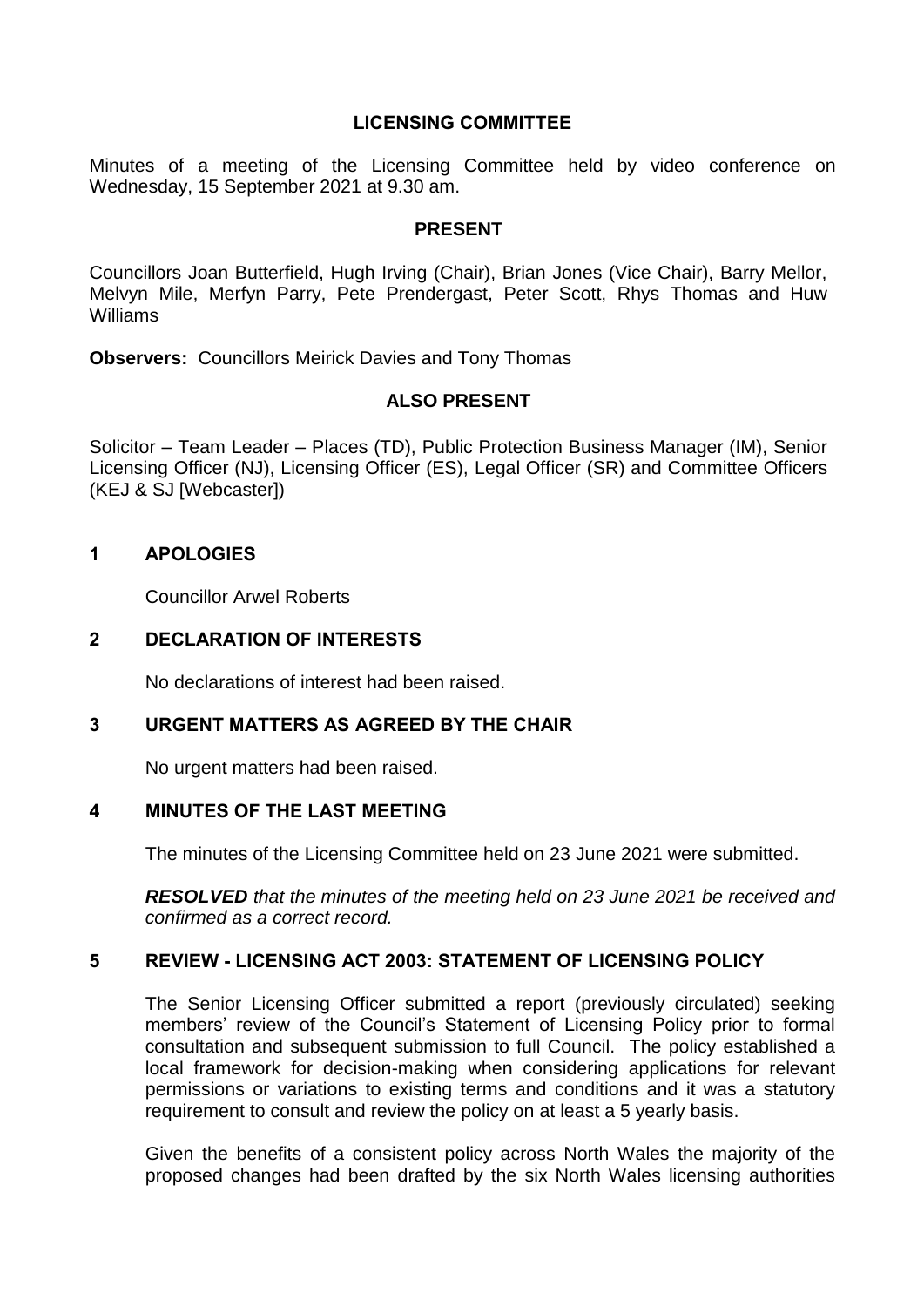and had been highlighted in red for members' consideration. No significant changes had been proposed other than to include legislative changes, health board responsibilities and to strengthen matters relating to drugs and the inclusion of local initiatives. The consultation process included public notice of the draft policy together with contacting statutory consultees and all licence and permit holders. Officers recommended that any representations received be reported back to the Committee but in the event of no representations a report be submitted to full Council to approve the draft policy.

The Committee considered the draft Statement of Licensing Policy and discussed with officers various requirements and reasonable steps the local authority expected from licensed premises. Officers responded to members' questions and comments regarding various aspects of the policy and provided clarity in a number of areas. Main points of debate focused on the following –

- officers confirmed it was a legislative requirement for all premises licensed for the supply of alcohol to provide free drinking water on request
- members had queried the proposed reference to the provision of a first aid room and equipment (including a defibrillator in larger venues) and whether it needed to be included in the policy given that the responsibility for such rested with the licensed premises themselves and not the licensing authority. Officers confirmed that any requirement to provide first aid facilities would be determined within the risk assessments undertaken by licensed premises themselves and also regard to the Health and Safety at Work Act. However it was appropriate that the policy considered the management of licensed premises in its entirety and to encourage all reasonable steps to be undertaken. No specific stipulations for licensed premises had been proposed in terms of first aid provisions given that it was for the individual licensed premises to determine what was reasonable for them
- it was clarified that drinking from bottles would be permitted unless there was a condition on the individual premises licence prohibiting that practice and officers agreed to revisit the wording within the policy to ensure clarity in that regard
- controls over drinking alcohol in streets/public places would be subject to Public Space Protection Orders
- Appendix 6 within the policy referred to mandatory conditions which could not be changed
- in terms of staff training expectations, each licensed premises was responsible for staff training and would have its own training programme
- whilst there was no definition of 'larger venues' the expectation was that any additional measures required given the size of the venue would be determined within the risk assessment of the individual premises
- in responding to comments regarding the lack of reference to building control regulations in section 5 of the policy officers advised that Planning Services were statutory consultees and had the opportunity to input into the policy review; officers agreed to seek the views of Building Control specifically in that regard
- Councillor Meirick Davies referred to the reference in the policy (page 64) to "alcohol is a toxic substance" and asked whether "and a drug, and habit forming" could be added. Officers agreed to seek the views of the Health Board thereon.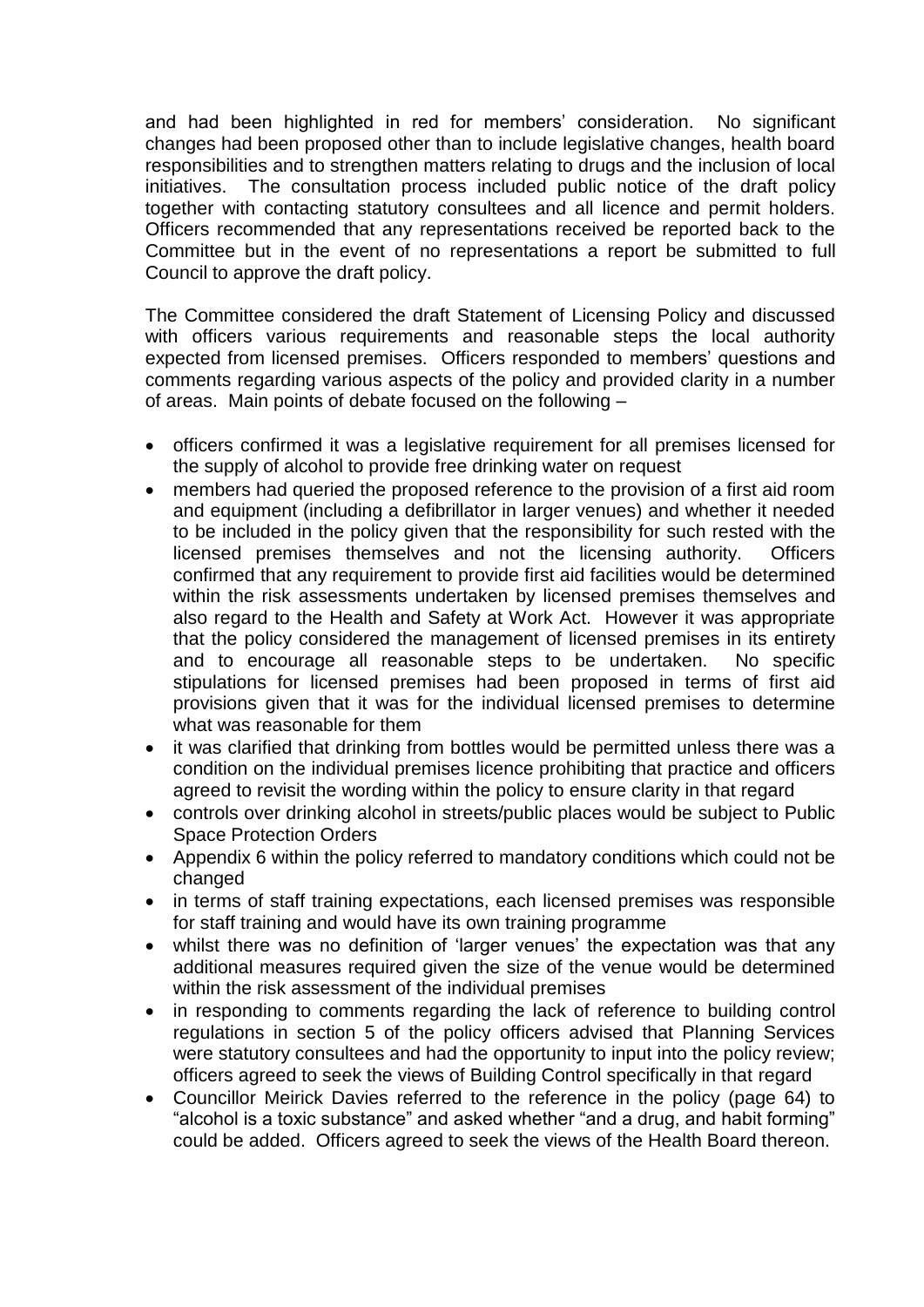*RESOLVED that, subject to members' comments and observations, the Committee authorise officers to commence consultation, and –*

- *(a) in the event of no representations being received as a result of the consultation the draft Statement of Licensing Policy be submitted to full Council for approval, or*
- *(b) in the event of representations being received as a result of the consultation officers report back to the next meeting of the Licensing Committee in December 2021.*

### **6 LICENSING COMMITTEE FORWARD WORK PROGRAMME 2021/22**

A report was submitted (previously circulated) presenting the Licensing Committee's proposed forward work programme for 2021/22.

At the last meeting members had been advised of the difficulties in maintaining a forward work programme for the Committee over the previous twelve months in light of the coronavirus pandemic and it had been agreed that officers redraft a forward work programme for submission to the next meeting for approval. In drafting the forward work programme officers had considered policies relevant to the Committee together with the review dates of those policies and any potential legislative changes being proposed by central government. Officers advised that future meeting dates had been confirmed and would be included in future reports.

*RESOLVED that the proposed forward work programme as detailed in the appendix to the report be approved.*

#### **EXCLUSION OF PRESS AND PUBLIC**

*RESOLVED that under Section 100A of the Local Government Act 1972, the Press and Public be excluded from the meeting for the following item of business on the grounds that it would involve the likely disclosure of exempt information as defined in Paragraphs 12 and 13 of Part 4 of Schedule 12A of the Act.*

# **7 APPLICATION FOR A LICENCE TO DRIVE HACKNEY CARRIAGE AND PRIVATE HIRE VEHICLES - APPLICANT NO. 553562**

A confidential report by the Head of Planning and Public Protection (previously circulated) was submitted upon –

- (i) an application having been received from Applicant No. 553562 for a licence to drive hackney carriage and private hire vehicles;
- (ii) officers having referred the application to the Licensing Committee for determination given the particular circumstances of the case;
- (iii) the Applicant having appealed to the Magistrates Court against revocation of their licence to drive hackney carriage and private hire vehicles in July 2019 due to an alleged wounding offence, with the charge subsequently closed by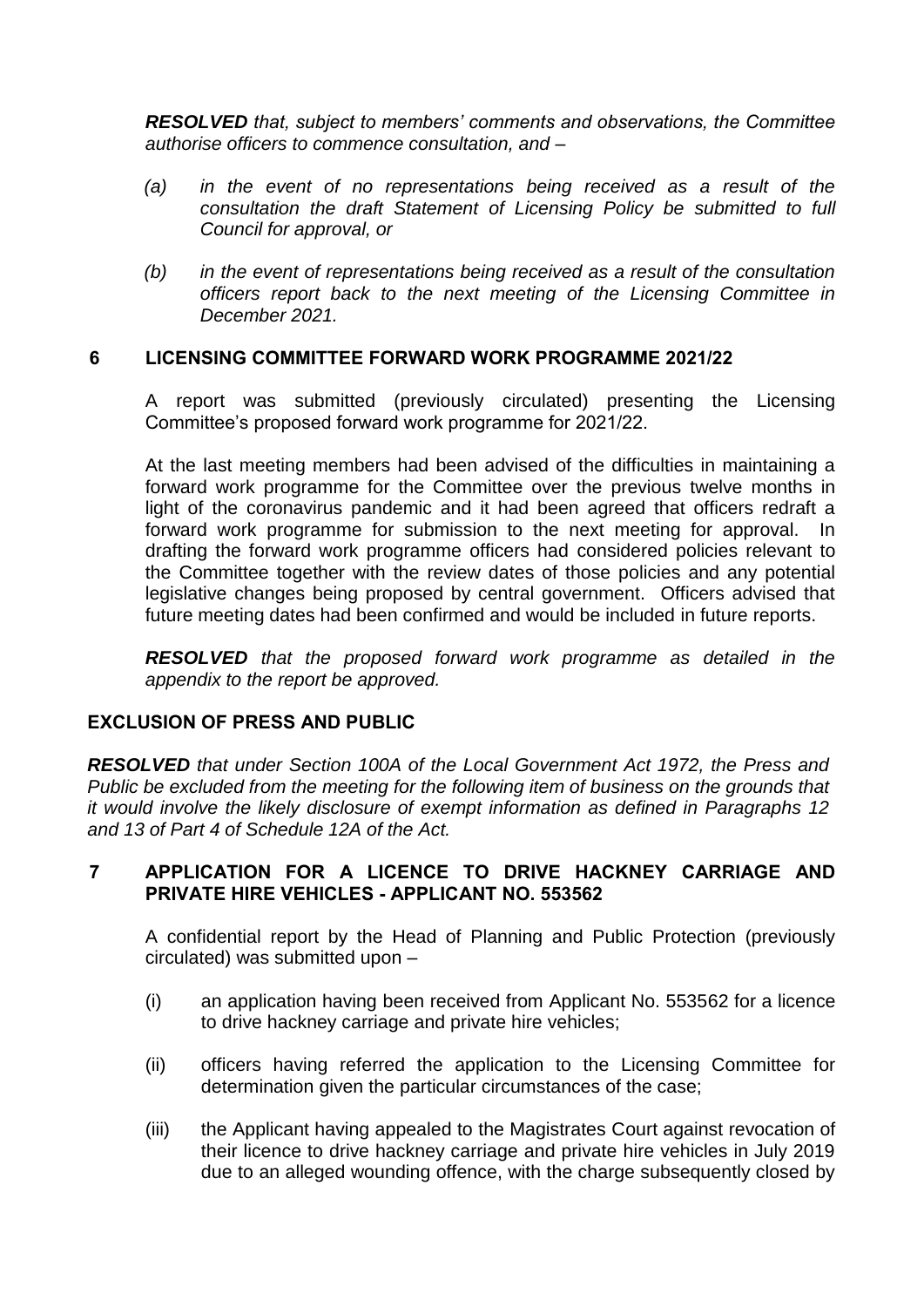the Crown Court in October 2019 and the Applicant not convicted of any offence;

- (iv) the Magistrates Court having issued a consent order agreeing the appeal be set aside and the Applicant be permitted to apply to the licensing authority for a new licence where all matters would be considered afresh;
- (v) further information concerning the application including the Applicant's licensed driver history and all other routine checks completed satisfactorily together with character references submitted by the Applicant;
- (vi) the Council's policy with regard to the suitability of applicants, and
- (vii) the Applicant having been invited to attend the meeting in support of their application and to answer members' questions thereon.

The Applicant confirmed they had received the report and committee procedures.

The Public Protection Business Manager submitted the report and facts of the case.

The Applicant explained the events surrounding the alleged wounding offence which they strenuously denied together with the following legal processes and detrimental effect on their personal life. They were keen to regain their licence and return to the profession that they loved and to provide for their family. The Applicant responded to questions raised by members with a view to ascertaining their suitability to hold a licence confirming that they had not been working at the time the incident had occurred, they had not been involved in any previous incidents of that nature and had no anger management issues. They stressed their regret over the incident and provided assurances that they had always been, and continued to be, a fit and proper person to hold a licence. In their final statement the Applicant urged members to grant their application to enable them to work and provide for their family.

The Committee adjourned to consider the application and it was –

*RESOLVED that the application for a hackney carriage and private hire vehicle driver's licence from Applicant No. 553562 be granted.*

The reasons for the Licensing Committee's decision were as follows –

Members had carefully considered the particular circumstances of the case as set out in the report together with the Applicant's submissions and response to questions. Members had also considered the relevant sections of the Council's Statement of Policy regarding the suitability of applicants and licensees in the hackney carriage and private hire trades.

In particular the Committee considered section 4.12 of the policy which provided that matters which had not resulted in a criminal conviction would be taken into account and any reference in relation to "conviction" in the policy included matters that amounted to criminal behaviour but had not resulted in a conviction, and